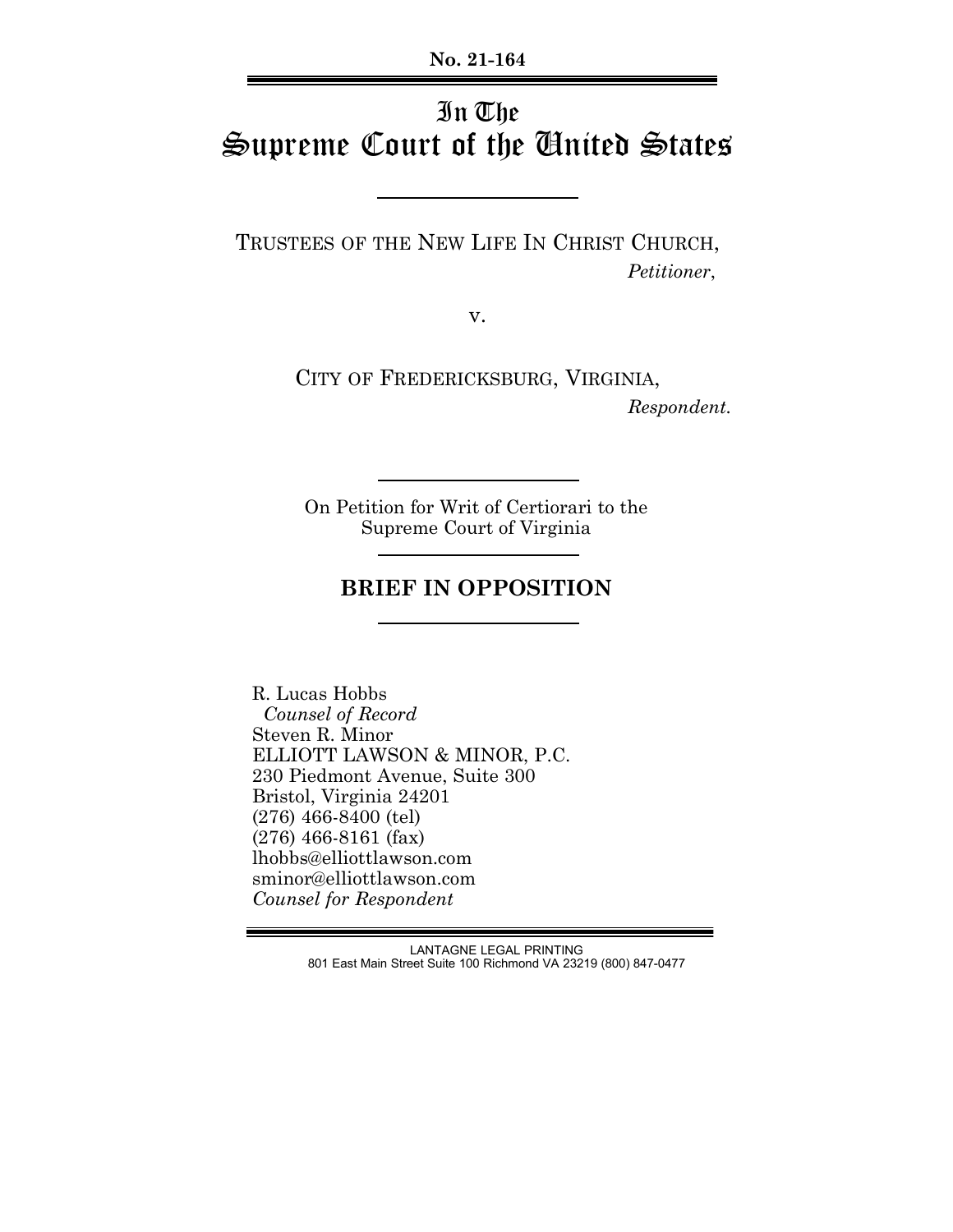### **TABLE OF CONTENTS**

| STATEMENT OF FACTS AND THE CASE  1                                                                                                                                                                             |
|----------------------------------------------------------------------------------------------------------------------------------------------------------------------------------------------------------------|
|                                                                                                                                                                                                                |
|                                                                                                                                                                                                                |
| 1. The adjudication of NLICC's tax<br>exemption application did not interfere<br>with matters of church government,                                                                                            |
| 2. Fulton is inapplicable to this case<br>because the tax exemption statute does<br>not burden the free exercise of religion,<br>and because the statute was applied<br>under the strict construction standard |
|                                                                                                                                                                                                                |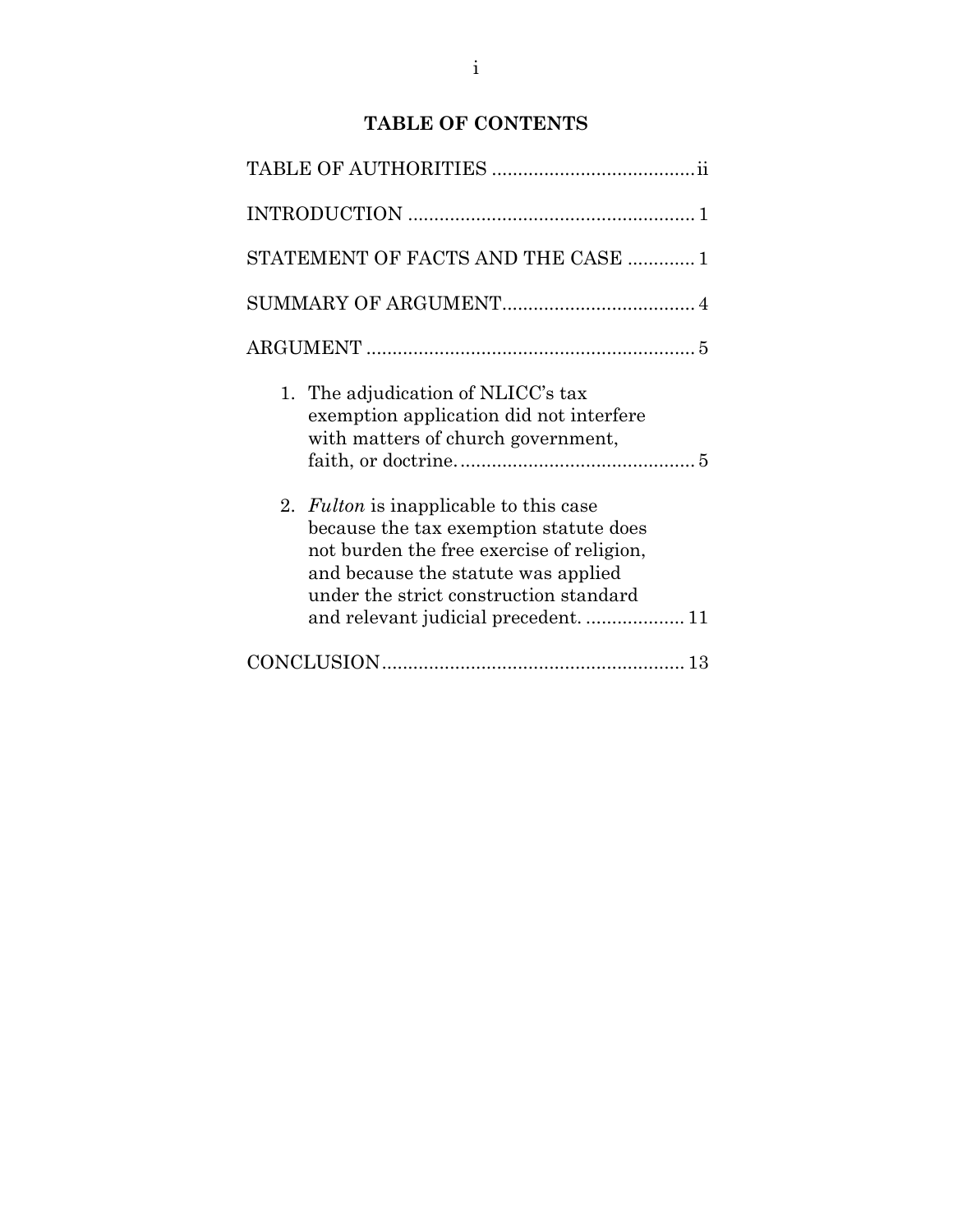### **TABLE OF AUTHORITIES**

## **CASES**

| Children, Inc. v. City of Richmond, 251 Va.                                           |
|---------------------------------------------------------------------------------------|
| Christian Echoes Nat'l Ministry, Inc. v.<br>United States, 470 F.2d 849 (1972) 10, 11 |
| Chrysafis v. Marks, Case No. 21A8, 2021 WL                                            |
| Cudlipp v. City of Richmond, 211 Va. 712, 180                                         |
| DKM Richmond Associates, L.P. v. City of<br>Richmond, 249 Va. 401, 457 S.E.2d 76      |
| Dickinson v. United States, 346 U.S. 389                                              |
| Freedom from Religion Found., Inc. v. Lew,                                            |
| Fulton v. City of Philadelphia, 141 S. Ct. 1868                                       |
| Gonzalez v. Roman Catholic Archbishop of                                              |
| INDOPCO, Inc. v. Commissioner, 503 U.S. 79                                            |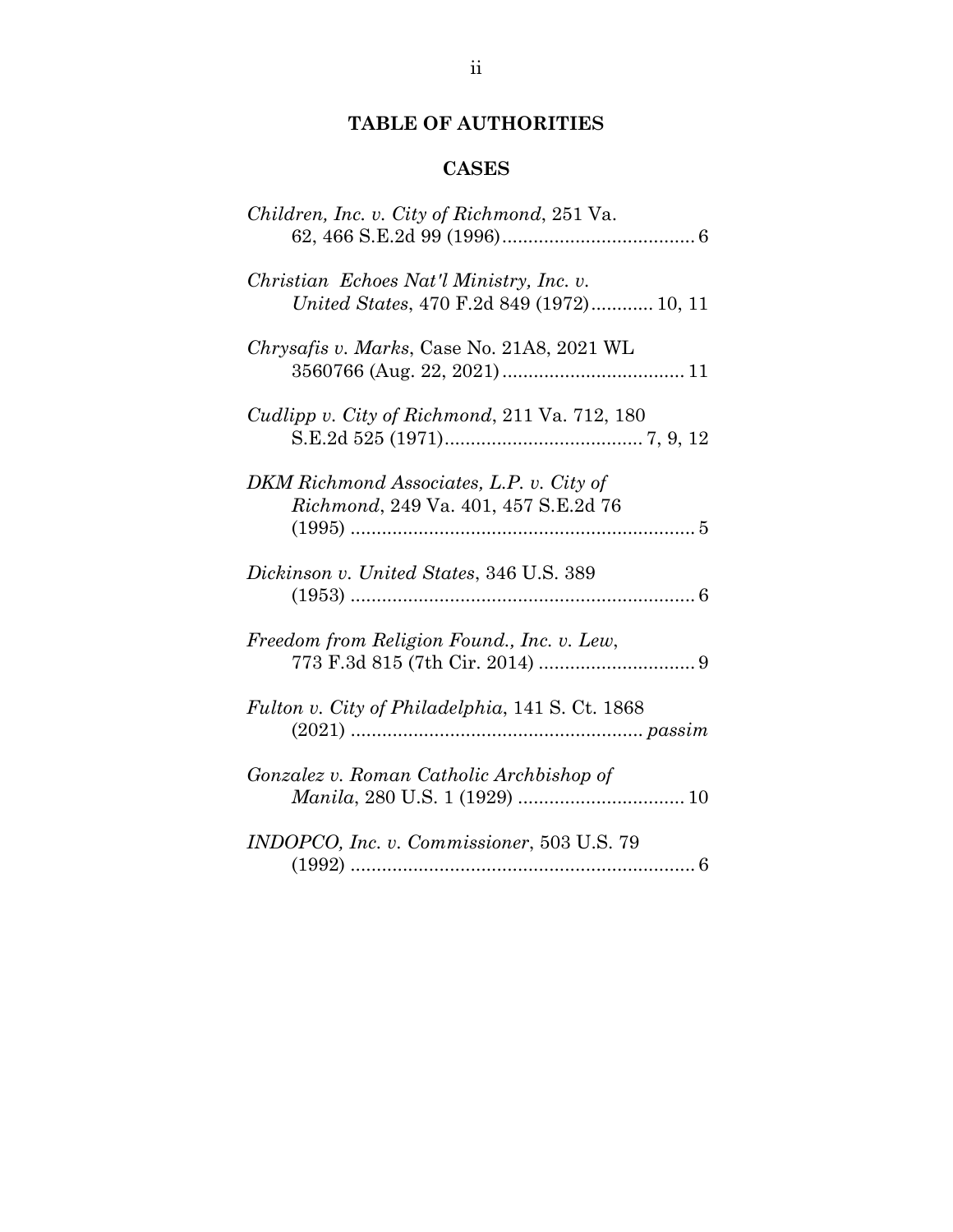| Int'l Missions, Inc. v. Borough of Lincoln<br>Park, 87 N.J. Super. 170, 208 A.2d 431     |  |
|------------------------------------------------------------------------------------------|--|
| Jimmy Swaggart Ministries v. Board of<br><i>Equalization of California, 493 U.S. 378</i> |  |
| Kirk v. Comm'r of Internal Revenue, 425 F.2d                                             |  |
| Missionaries of Our Lady of La Salette v.<br>Michalski, 15 Wis. 2d 593, 113 N.W.2d       |  |
| Nielsen Co. (US), LLC v. County Bd. Of<br>Arlington County, 289 Va. 79, 767 S.E.2d       |  |
| Silverman v. Comm'r of Internal Revenue, 57                                              |  |

## **STATUTES**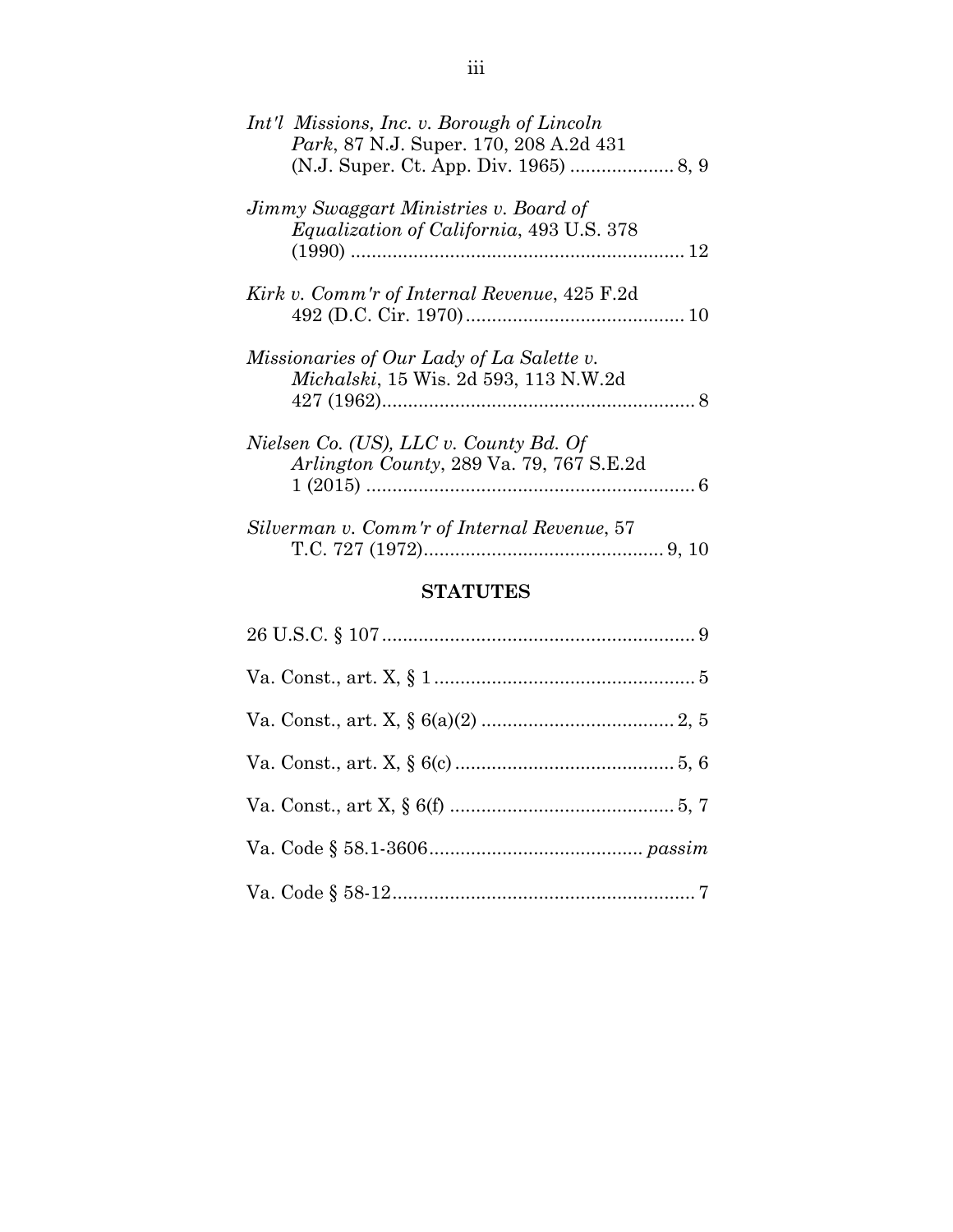### **OTHER AUTHORITIES**

| Joni Larson, Ministers qualifying for rental<br>allowance exclusion, 1 Mertens Law of                                           |  |
|---------------------------------------------------------------------------------------------------------------------------------|--|
| Annotation, Taxation: exemption of parsonage<br>or residence of minister or priest, 13                                          |  |
| Maurice T. Brunner, Annotation, Taxation:<br>exemption of parsonage or residence of<br>minister, priest, rabbi, or other church |  |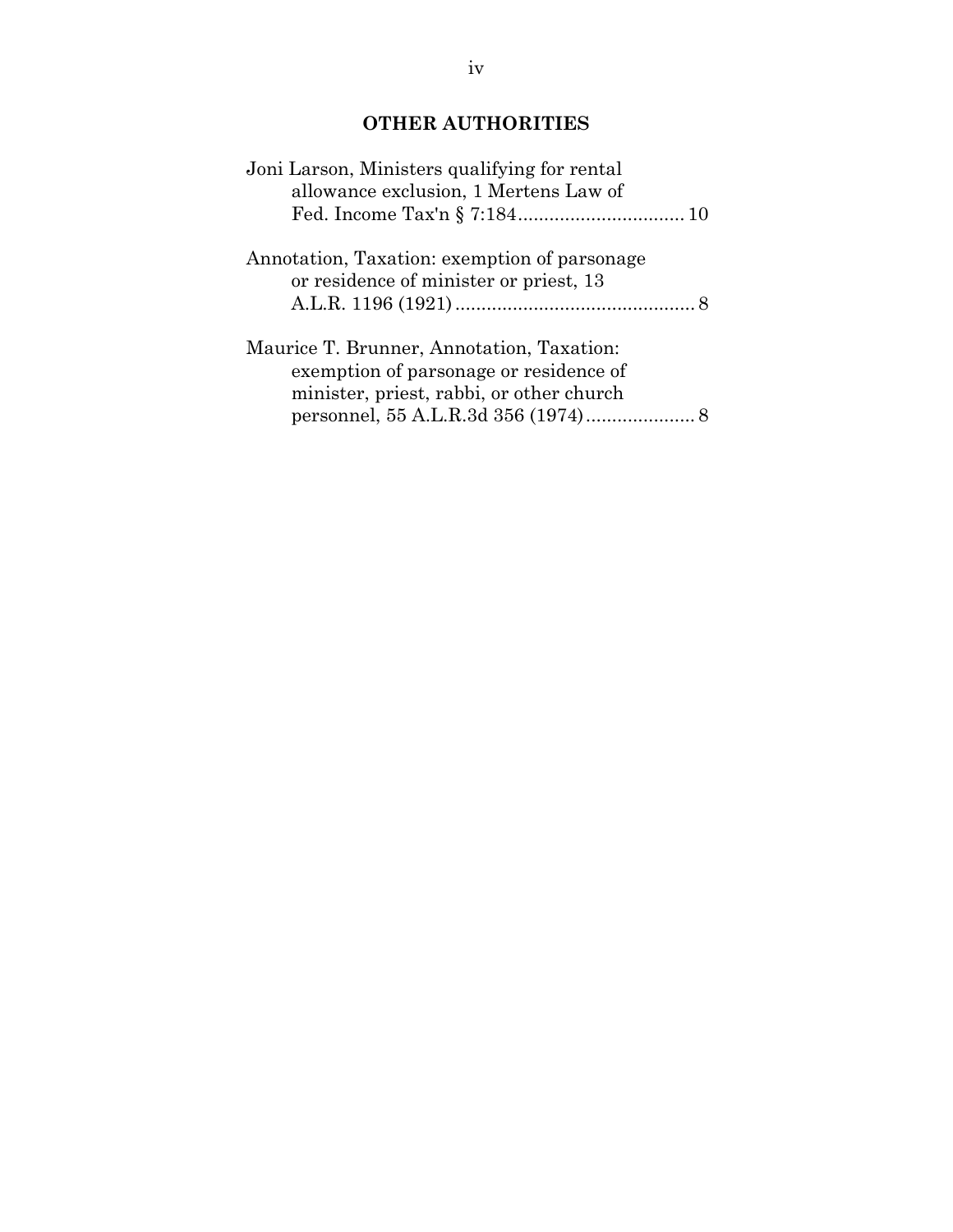#### **INTRODUCTION**

 The Petition should be denied. This is not a case about who may be a minister of the Petitioner's church or about the free exercise of religion. Instead, this case is about the authority of a court to make a determination of relevant facts, based on the evidence, when adjudicating a church's application for Virginia's tax exemption for the residence of the minister of the church.

 The Church did not meet its burden of proving entitlement to the exemption. Discovery determined that neither of the occupants of the residence was "the minister of the church" as required by Virginia Code  $\S$  58.1-3606(A)(2). The lower state court interpreted that statutory exemption to require that the occupant be one that is set apart from the congregation as the leader.

The church is free to name as many minsters as it wishes, but the Virginia Code permissibly provides a real property tax exemption for one residence only – "The residence of the minister of the church." Despite how the Church seeks to frame the lower state court's finding, this case was never about delving into ecclesiastical pursuits or abridging the Church's right to exercise its religion.

#### **STATEMENT OF FACTS AND THE CASE**

 New Life in Christ Church ("NLICC" or "the Church"), a Presbyterian Church located in Spotsylvania County, Virginia, owns residential property in the City of Fredericksburg ("the Property"). (Pet. App. 7a). The Property is occupied as a residence by Josh Storms and Anacari Storms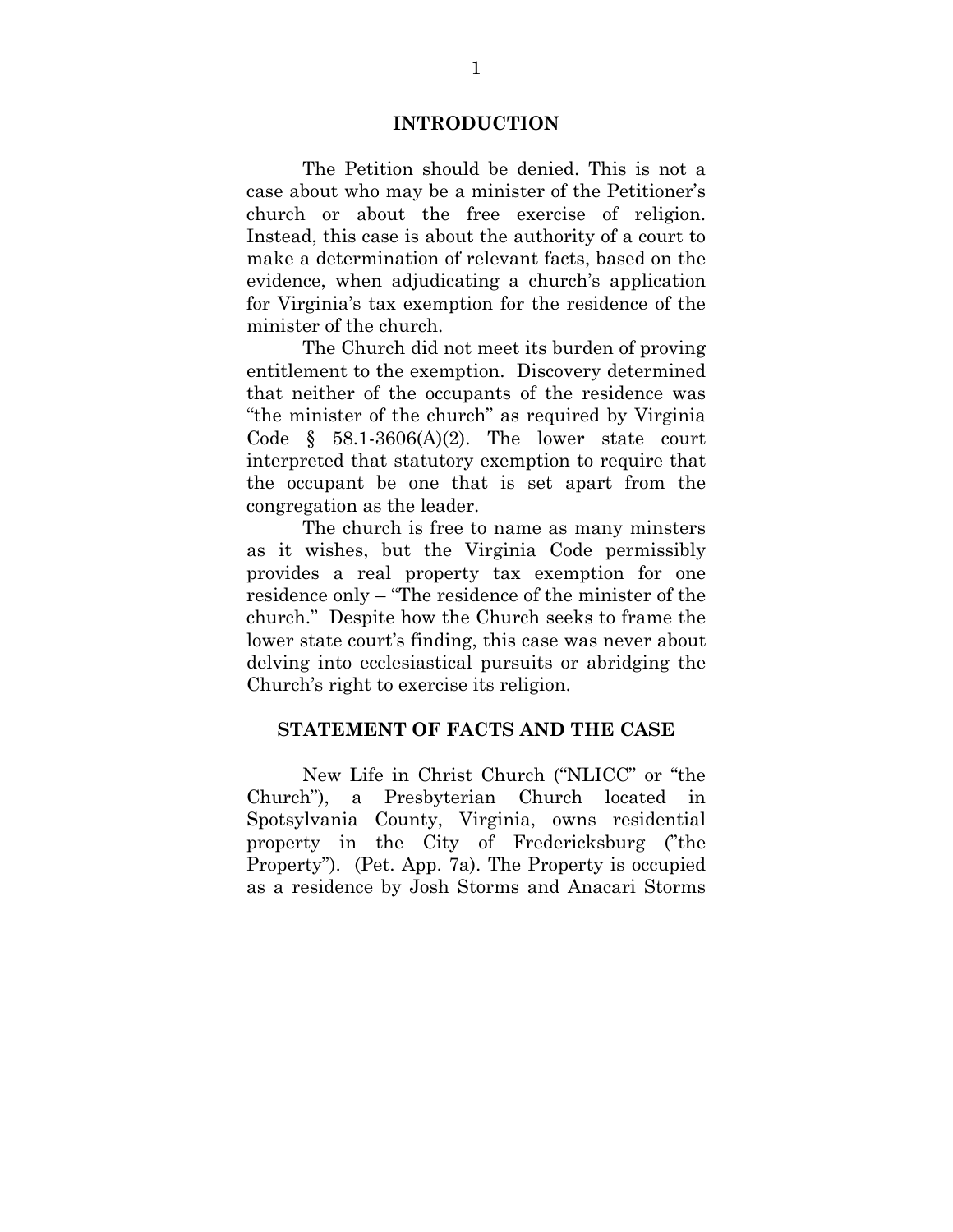(collectively, "the Storms"), both of whom are employed part-time as Directors of College Outreach and Youth Ministers for the Church. (Pet. App. 45a-46a). The Storms each are paid for their part-time work a salary of \$6,000 per year, plus a \$12,000 taxable fringe benefit for the housing provided at the Property. (Pet. App. 59a).

The Church sought a real estate tax exemption for the Property under the Virginia Constitution, which exempts real property "exclusively occupied or used by churches . . . for . . . the residences of their ministers." Va. Const., art. X,  $§6(a)(2)$ . The City denied the application, pointing to Virginia Code § 58.1-3606(A)(2), and its language restricting the exemption to "the residence of the minister of the church." (Pet. App. 33a – 35a). The Church did not provide any evidence to the City in support of its application, so the City relied on NLICC's website in making its decision. The website identified the church's leaders as its Senior Pastor, Associate Pastor, and Assistant Pastor, and then named about 30 church ministries, including the College Ministry led by the Storms. (Pet. App. 31a). As the City then noted, the Storms may be "ministers" of the church, but neither of them is "the minister of the church," as required to qualify for the tax exemption. (Pet. App. 28a – 38a).

The Church's Trustees filed a Complaint for Declaratory Relief in the City of Fredericksburg Circuit Court, which they later amended, asking the Circuit Court to declare that the Property was exempt from the City's real estate taxation under Virginia Code  $\S$  58.1-3606(A)(2) and Va. Const., art. X, § 6(a)(2). The Amended Complaint alleged that "the Property was purchased by the Church to be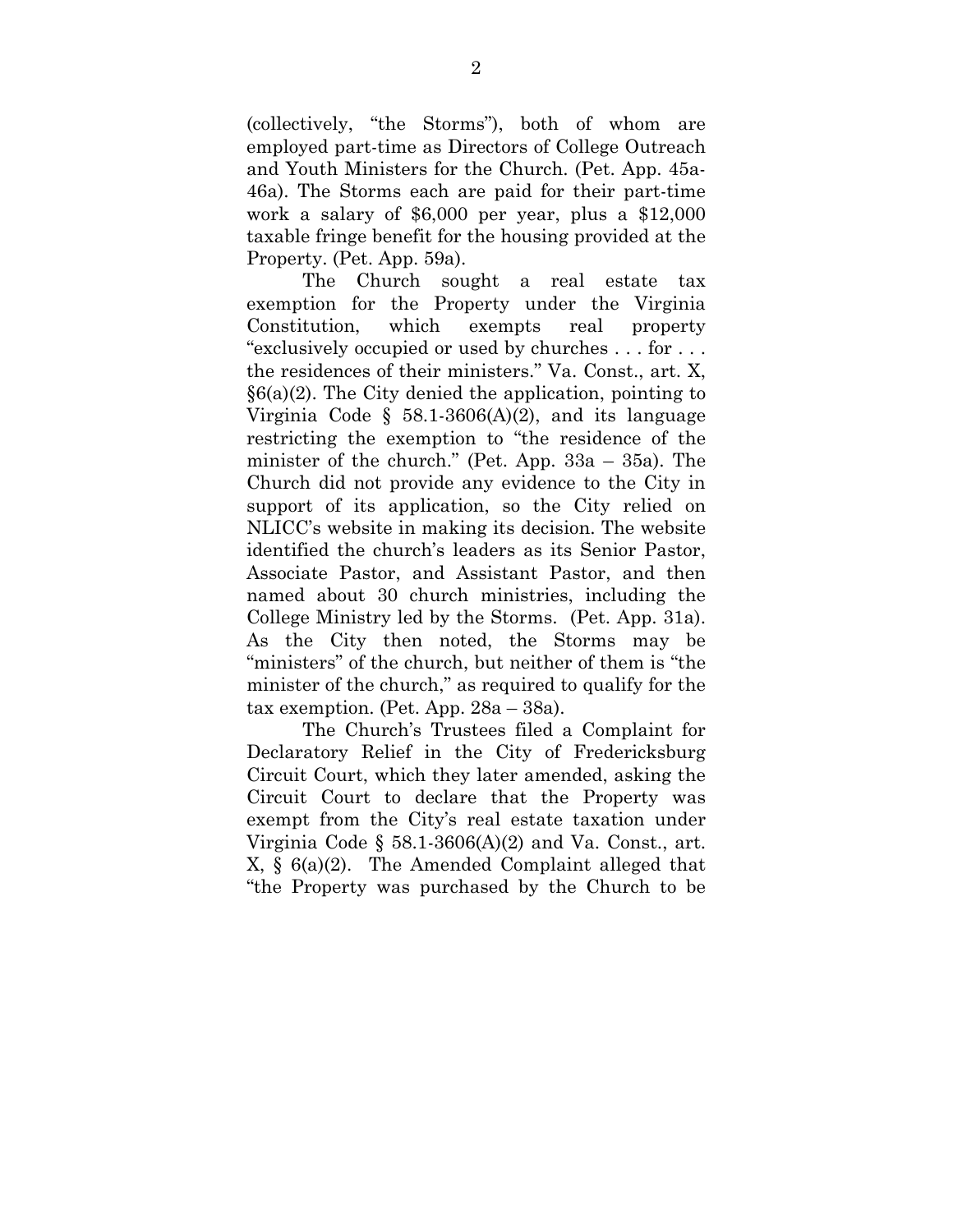used as the residence of the Minister of the Church and has in fact been used as residence of the church Minister since its purchase," and that "the property is used as the residence of the Church Minister." (Pet. App. 7a, ¶¶ 5 and 7).

NLICC admitted in discovery that it is governed by the Presbyterian Church Book of Church Order ("BCO"). (Pet. App. 46a – 47a). Under the BCO, the pastoral relations of the Church are pastor, associate pastor, and assistant pastor. Douglas Kittredge is the Founding Pastor and Sean Whitenack is the Lead Pastor for the Church. (Pet. App. 47a). Neither resides at the Property, nor does the Church's Associate Pastor or Assistant Pastor. (Pet. App. 48a).

Following the completion of discovery, the City moved for summary judgment, which the Circuit Court granted, "based upon facts presented through pleading and discovery indicating that the residents of the [Property] are not 'the minister' as required under Virginia Code § 58.1-3606(A)(2)." (Pet. App. 1a – 2a). During the hearing on the motion for summary judgment, the Circuit Court attempted to clarify the issue for counsel: ". . . the issue is whether the two individuals living in this property . . . are ministers for purposes of the tax exemption. I don't think anyone is trying to tell this church who their ministers are. I don't think we can, I don't think we should be able to or that we should, but the issue is whether they qualify for purposes of the tax exemption as ministers and that's really the focus of this Court  $\dots$ ." (Pet. App. 114a).

The Trustees filed a Petition for Appeal with the Supreme Court of Virginia, which was denied. (Pet. App. 4a – 5a). This Petition for *Certiorari*  followed.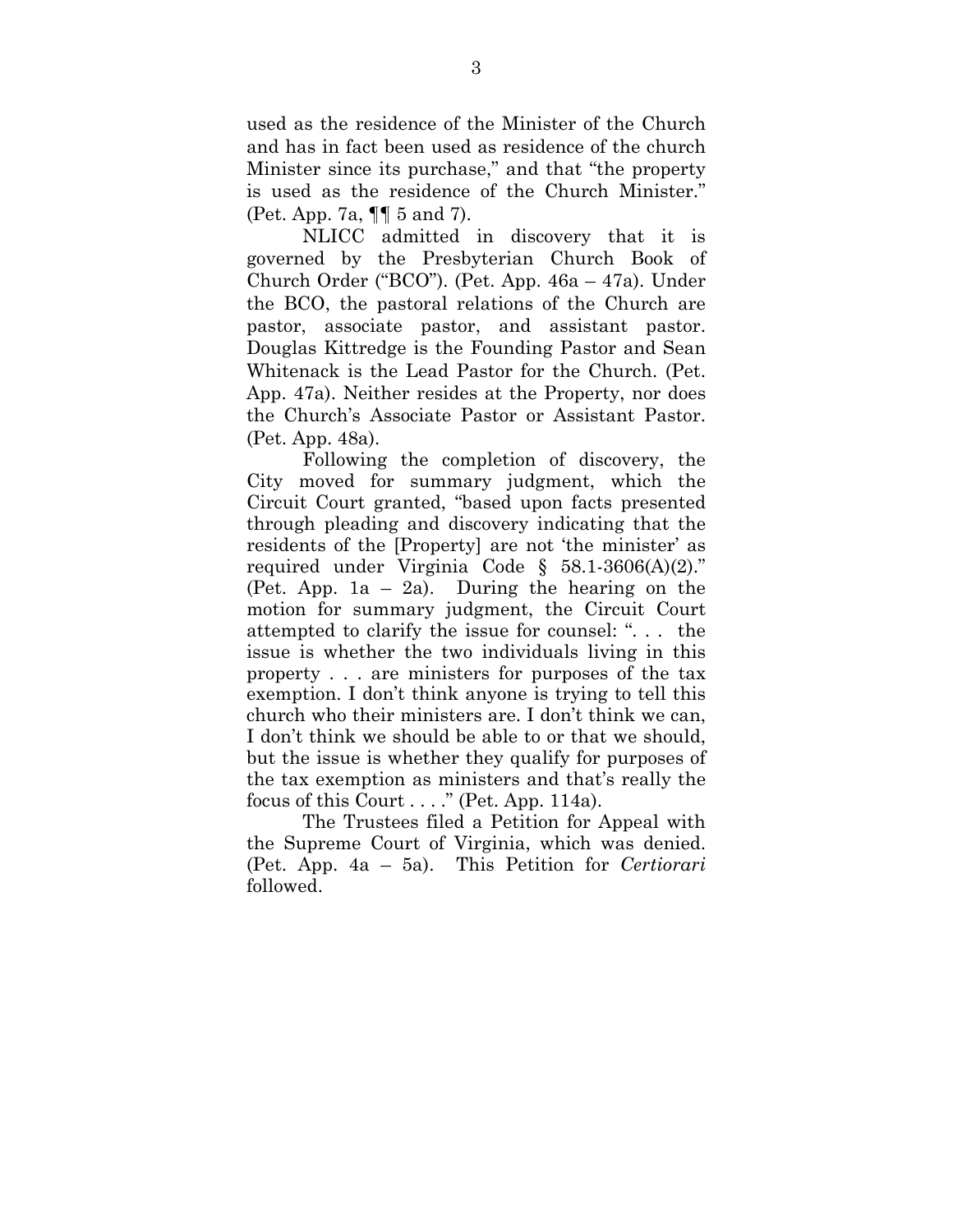#### **SUMMARY OF ARGUMENT**

This Court should not grant *certiorari*, because neither the City, nor the Circuit Court, nor the Supreme Court of Virginia has burdened or countenanced the burdening of, the Church's free exercise of its religion in any way.

Neither the City nor the Circuit Court resolved any religious question, nor did either interpret or question the Church's doctrine or beliefs. Rather, the City, and then the Circuit Court, simply resolved a tax exemption question, by applying undisputed facts to a statute enacted by the Virginia General Assembly. The landowner Church, which sought the tax exemption, simply failed to bear its burden of proving facts to establish its entitlement to that exemption.

This Court's decision last term in *Fulton v. City of Philadelphia*, 141 S.Ct. 1868 (2021) does not change the analysis of this case. *Fulton* involved a contractual requirement that compelled a religious foster care agency to compromise its religious beliefs. That contract failed the "generally applicable" standard because it gave an administrator sole authority to grant exceptions to the contractual requirement, in his or her sole discretion. In contrast, NLICC does not, and cannot, allege that paying residential real estate taxes compels it to compromise its religious beliefs. And the Virginia Constitution essentially eliminates local discretion in applying the tax exemption statute, under the "strict construction" rule and binding judicial precedent.

In the end, NLICC asks the Court to rule that no civil authority—neither the City nor any court—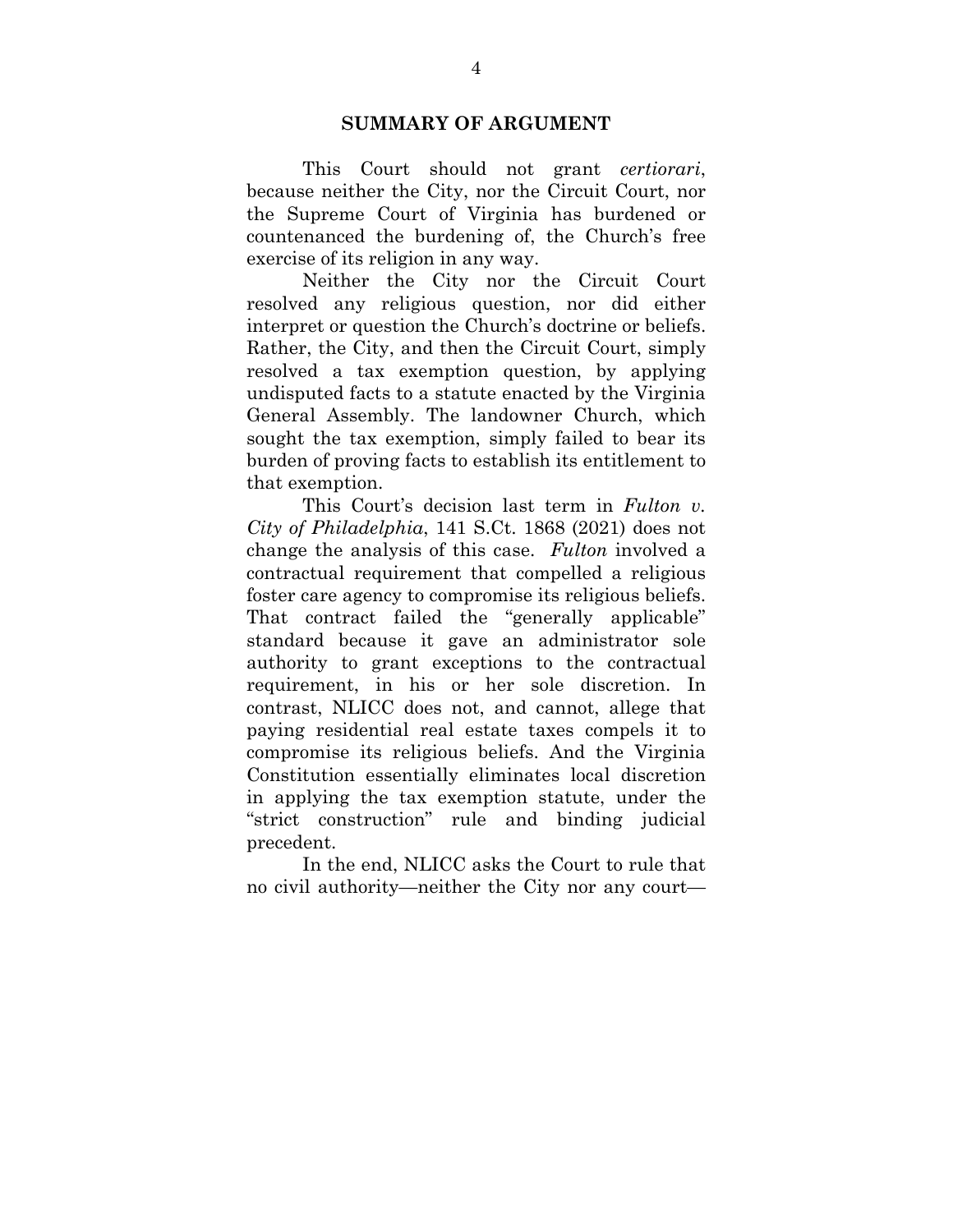may question its assertion of fact that the Storms are "the Minister of the Church." Such a ruling is not compelled by any constitutional, statutory, or decisional law, including *Fulton,* and would be contrary to the Due Process Clause.

#### **ARGUMENT**

### **1. The adjudication of NLICC's tax exemption application did not interfere with matters of church government, faith, or doctrine.**

Because this is at heart a tax case, review of NLICC's claim of exemption from taxes must begin with acknowledgement of the relevant state constitutional and statutory provisions.

"All property [in Virginia], except as . . . provided [otherwise], shall be taxed." Va. Const., art. X, § 1. "Exemptions of property from taxation . . . shall be strictly construed" against the landowner. *Id.*, § 6(f). "[T]he taxpayer has the burden to establish that it comes within the terms of the exemption." *DKM Richmond Associates, L.P. v. City of Richmond*, 249 Va. 401, 407, 457 S.E.2d 76, 80 (1995).

The Virginia Constitution provides that certain property shall be exempt from taxation, namely, "[r]eal estate and personal property owned and exclusively occupied or used by churches or religious bodies . . . for the residences of their ministers." Va. Const., art.  $X, \S$  6(a)(2).

"[T]he [Virginia] General Assembly by general law may restrict or condition, in whole or in part, but not extend," this exemption. Va. Const., art. X, §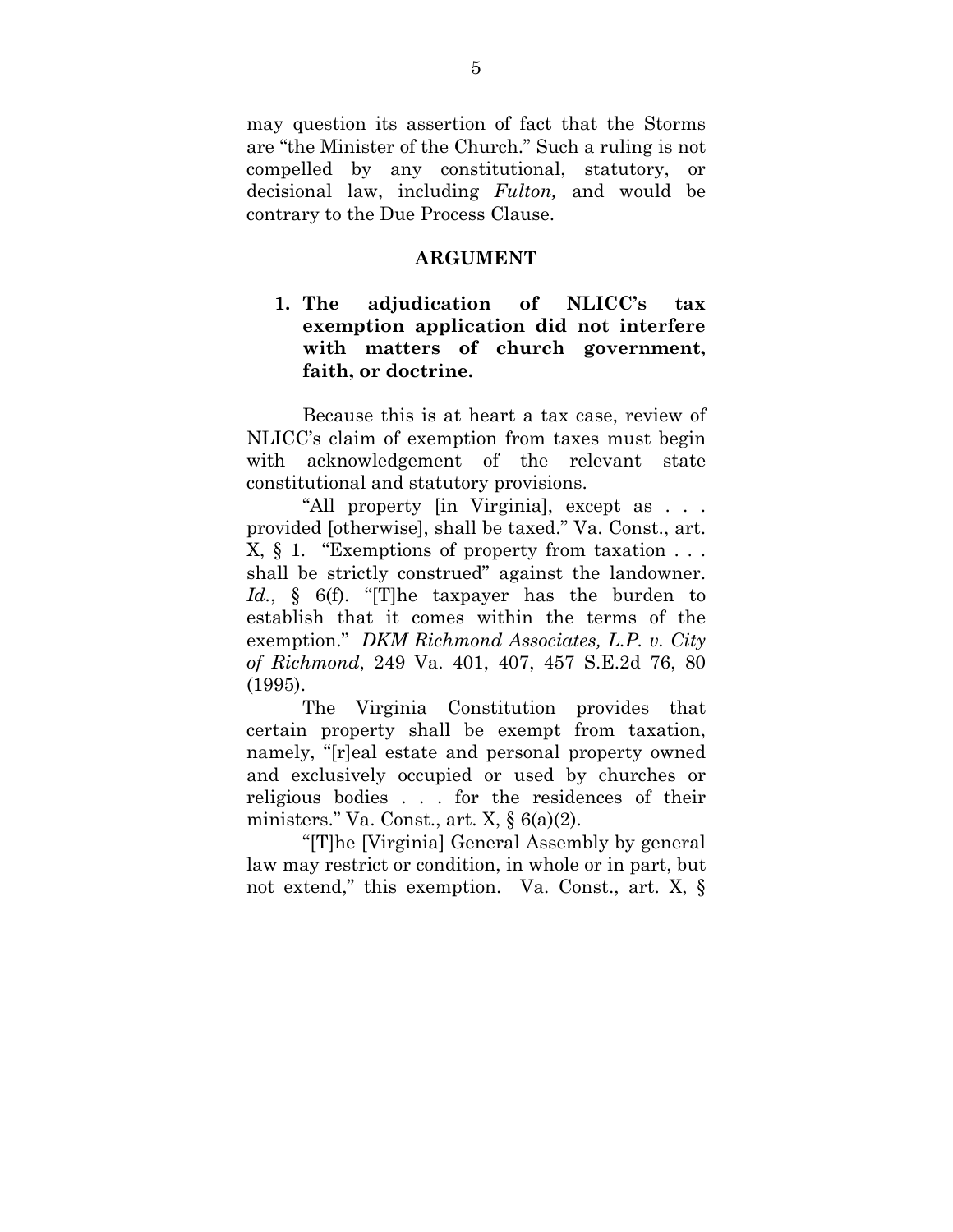6(c). Consistent with that provision, the General Assembly limited the real property exempt from taxation to that which is

> *owned by churches* or religious bodies, . . . *and exclusively occupied or used* for religious worship or *for the residence of the minister* of any church or religious body, and such additional adjacent land reasonably necessary for the convenient use of any such property.

Virginia Code § 58.1-3606(A)(2) (emphases added).

These state constitutional and statutory provisions do not offend the United States Constitution. Tax exemptions are acts of legislative grace, imposing a burden of proof on the person or entity claiming entitlement to the exemption. *See Dickinson v. United States*, 346 U.S. 389, 395 (1953); *Nielsen Co. (US), LLC v. County Bd. Of Arlington County*, 289 Va. 79, 98, 767 S.E.2d 1, 10 (2015) (*citing INDOPCO, Inc. v. Commissioner,* 503 U.S. 79, 84 (1992)). Entitlement to that grace is strictly construed against the party claiming the exemption. *Children, Inc. v. City of Richmond*, 251 Va. 62, 66, 466 S.E.2d 99, 102 (1996). To meet its burden of proof, a claimant, here the Church, must show facts to establish a basis for application of the exemption.

Entitlement to the exemption at issue here requires proof of three factual elements: 1) that the property involved is owned by a church or religious organization; 2) that it is a residence; and, 3) that the occupant of the residence is *the minister* of the church. Virginia Code  $\S 58.1-3606(A)(2)$ .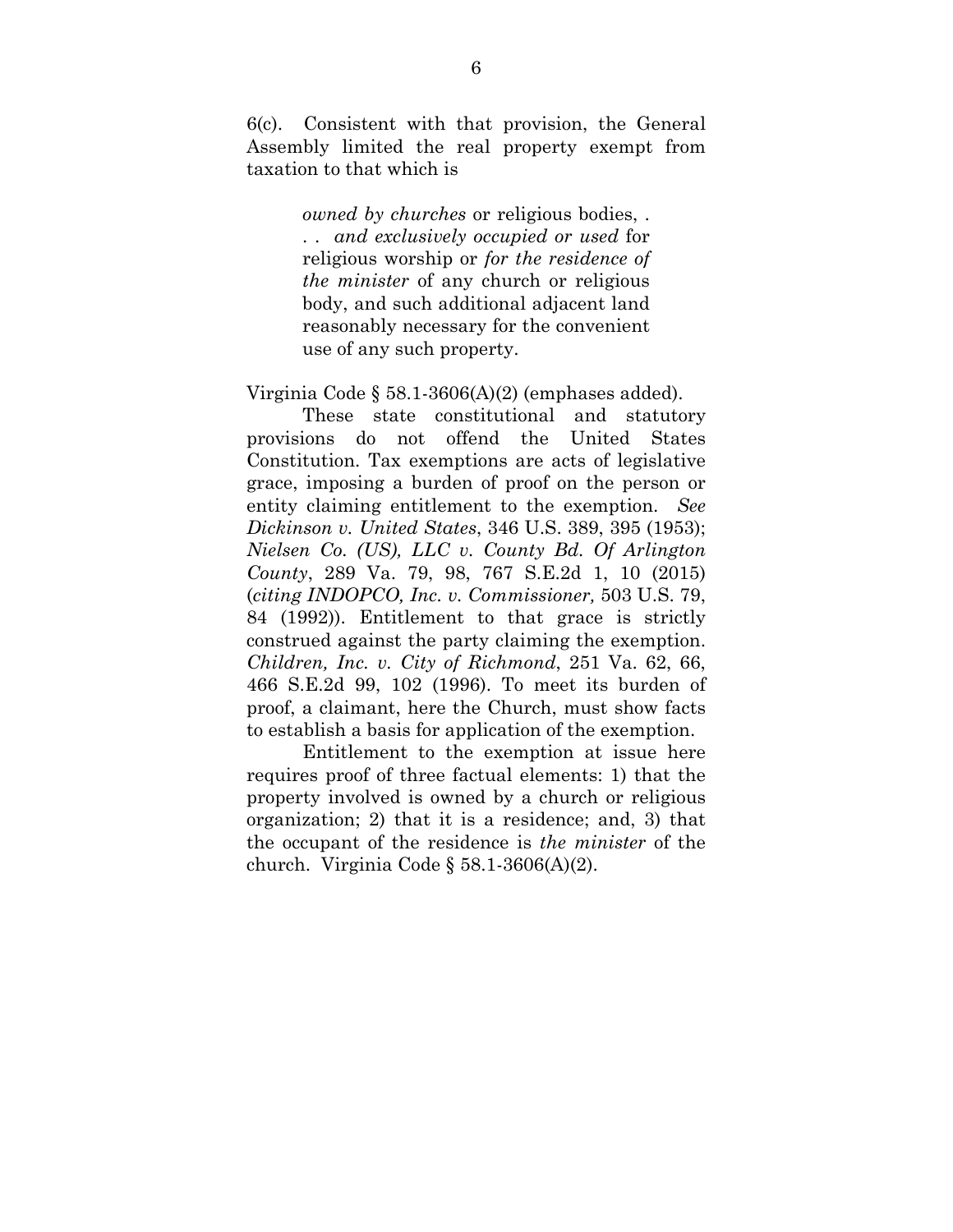The Supreme Court of Virginia interpreted the exemption in question in *Cudlipp v. City of Richmond*, 211 Va. 712, 180 S.E.2d 525 (1971).1 There, a lower court had found that the statutory term "the minister"—the same phrase at issue in this case—limited the exemption to property used by one single minister per religious body, and accordingly ruled that the exemption did not apply to the Bishop Coadjutor of the Protestant Episcopal Diocese of Virginia, who the court determined was not "the minister" of the Diocese. The Supreme Court of Virginia reversed, noting that Virginia law at the time required a liberal rule of construction, and that the phrase "the minister," construed liberally, did not require the exemption to be limited to only one minister per religious body. The state Supreme Court then considered the Bishop Coadjutor's role in the church, ultimately concluding that the Bishop Coadjutor was a "minister" under the statute because he had "full authority" and "final authority" over the Diocese.

The *Cudlipp* Court did not interfere with the Episcopal Church's First Amendment rights by reviewing the facts of that case and applying the same to the statutory tax exemption language. In the case at bar, the same tax exemption was at issue, and basic fact-finding remained necessary for its proper application, under the strict construction now required of tax exemption statutes. The Circuit

l

<sup>1</sup> *Cudlipp* interpreted a predecessor statute, Virginia Code § 58- 12, which later was recodified verbatim as Virginia Code § 58.1-3606. The prior statute was given a liberal construction under the former state constitution, while the modern state constitution now requires the exemption statutes to be strictly construed. Va. Const., art X, §6(f).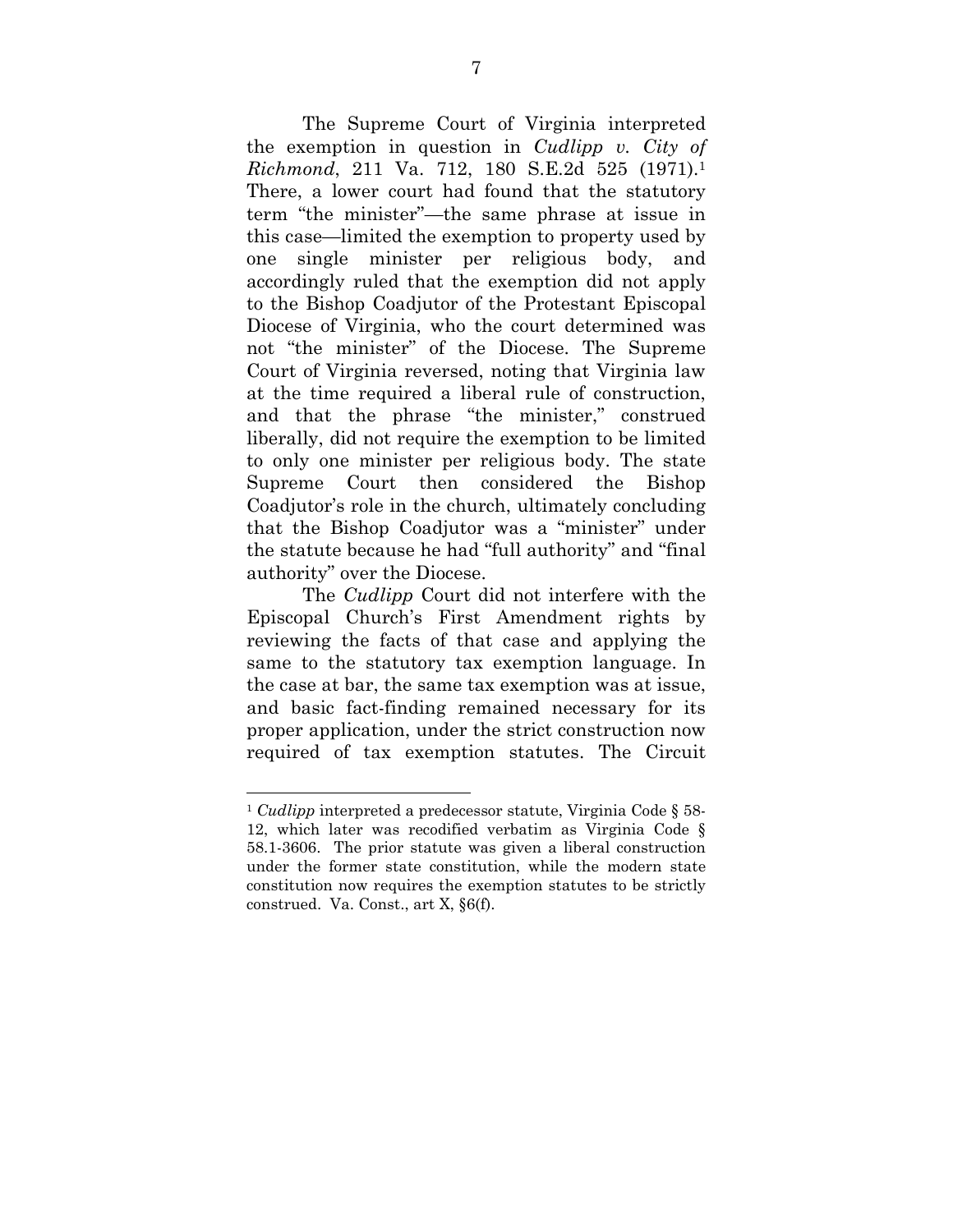Court in this case engaged in the same exercise of its authority; it interpreted and applied Virginia Code § 58.1-3606(A)(2) to the facts presented. The evidence simply did not support NLICC's contention that the minister of the church resided at the Property. The College Ministers did not have full authority or final authority over the Church and therefore did not meet the statutory requirement, as construed by *Cudlipp,* to exempt the Property from taxation.

Many states offer what is commonly referred to as the "parsonage" tax exemption. *See* Maurice T. Brunner, Annotation, Taxation: exemption of parsonage or residence of minister, priest, rabbi, or other church personnel, 55 A.L.R.3d 356 (1974); Annotation, Taxation: exemption of parsonage or residence of minister or priest, 13 A.L.R. 1196 (1921). For years, courts have – without infringing upon religious liberty and the First Amendment – applied facts to statutes to determine if a religious body has met its burden of proving entitlement to an exception.

Many of these exemptions require courts to define the scope of church leadership in order to apply the facts to the operative statute. In one state, analysis of the exemption required a determination whether the church "pastor" residing in the house was "in charge" of the church. *Missionaries of Our Lady of La Salette v. Michalski*, 15 Wis. 2d 593, 599- 600, 113 N.W.2d 427, 431 (1962). After defining what constituted a "pastor," the court then applied the definition to that church-owned real estate and ruled that the residents of the property were not "pastors," as required by the statute. *Id.* In another state, a court defined "officiating clergyman" to mean a pastor installed over a parish or congregation. *Int'l*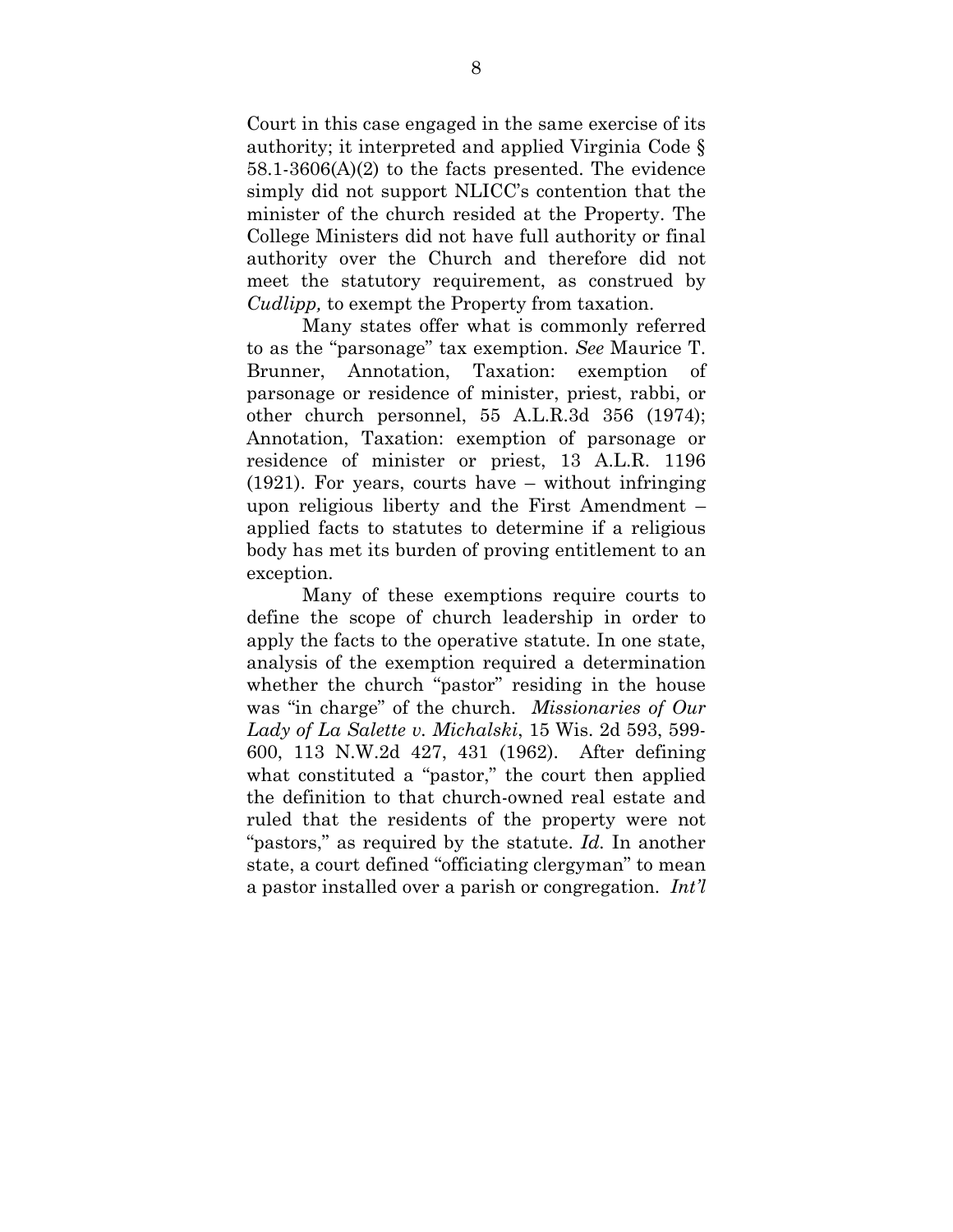*Missions, Inc. v. Borough of Lincoln Park*, 87 N.J. Super. 170, 174-5, 208 A.2d 431, 433-4 (N.J. Super. Ct. App. Div. 1965). The courts in these states exercised their sovereign powers of statutory interpretation to construe and apply those statutes, just as the court did in *Cudlipp* and the Circuit Court did in this case.

Likewise, federal courts engage in statutory interpretation to determine qualification for the ministerial exception housing allowance pursuant to 26 U.S.C. § 107. The federal income tax exemption for parsonages allows "a minister of the gospel" to receive tax-free housing from an employing church, whether the church provides the housing directly or indirectly through an allowance. Non-clergy must generally pay taxes on the value of such housing. *Freedom from Religion Found., Inc. v. Lew,* 773 F.3d 815, 818 (7th Cir. 2014).

Out of necessity, determination of the application of this exemption often requires that courts engage in fact finding and evaluation of proof to determine whether a claimant of the exemption meets the requirements of being a minister of the gospel. *Silverman v. Comm'r of Internal Revenue,* 57 T.C. 727, 730 (1972)*.* While Section 1.107-1(a) of the Income Tax Regulations aids courts in this review, there are often factors particular to a certain faith that must be considered to determine whether someone is a "minister of the gospel" under the exemption language. *See Silverman*, 57 T.C. at 731 ("The import . . . is that religions are not similar in their ministerial authority. In the Jewish religion there are dual pulpits, a bipartite ministry.").

In such cases, the courts are required to ascribe some meaning to the term "minister." "It is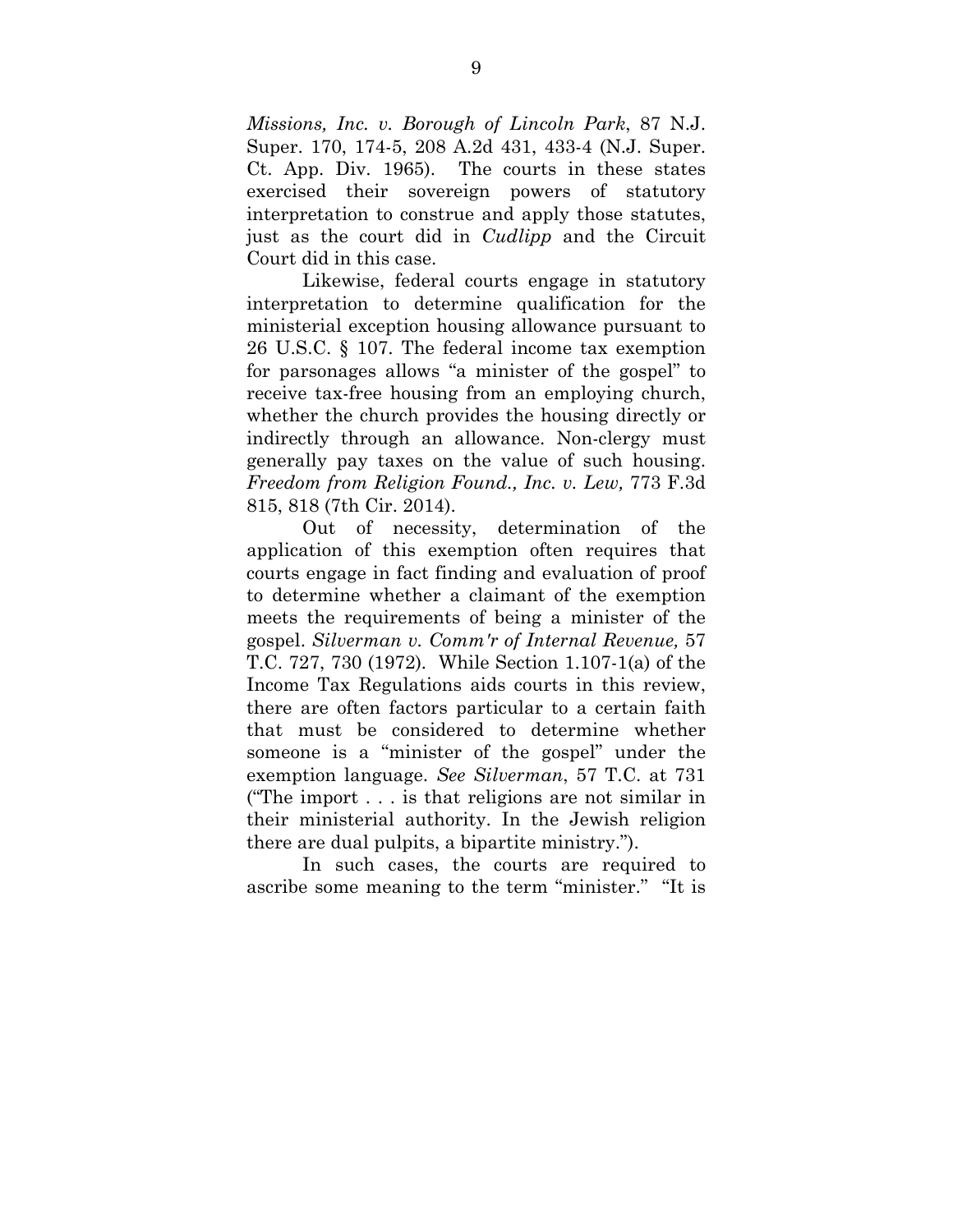from the record before us that we determine the nature of the religious discipline under scrutiny, the ecclesiastical authority, if any, in that religion, and the functions of a 'minister' in that religion." *Id.*  at 730-31. Where courts look to determine who is a minister, they review the religious body's governing documents. *See Kirk v. Comm'r of Internal Revenue,*  425 F.2d 492, 494-5 (D.C. Cir. 1970). *See also* Joni Larson, Ministers qualifying for rental allowance exclusion, 1 Mertens Law of Fed. Income Tax'n § 7:184 (person entitled to exclusion must "perform sacerdotal functions and conduct religious worship . . . in accordance with the stated tenets and practices of the denomination."). Likewise, the Circuit Court made its factual determinations and deliberately indicated why its determination does not abridge the Free Exercise Clause by stating, "[no one] is trying to tell this church who their ministers are. I don't think we can . . . but the issue is whether [the occupants] qualify for purposes of the tax exemption as ministers and that's really the focus of this Court." (Pet. App. 114a).

The rules established by the Church are its own, not the City's or the Court's. However, the government may recognize and give effect to those rules when assessing a tax exemption claim, and the Church may not arbitrarily deny its own rules to avoid paying taxes. *See Gonzalez v. Roman Catholic Archbishop of Manila*, 280 U.S. 1, 16 (1929). The Church's argument that what it says cannot be subject to verification is "tantamount to the proposition that the First Amendment right of free exercise of religion, ipso facto, assures no restraints, no limitations and, in effect, protects those exercising the right to do so unfettered." *Christian*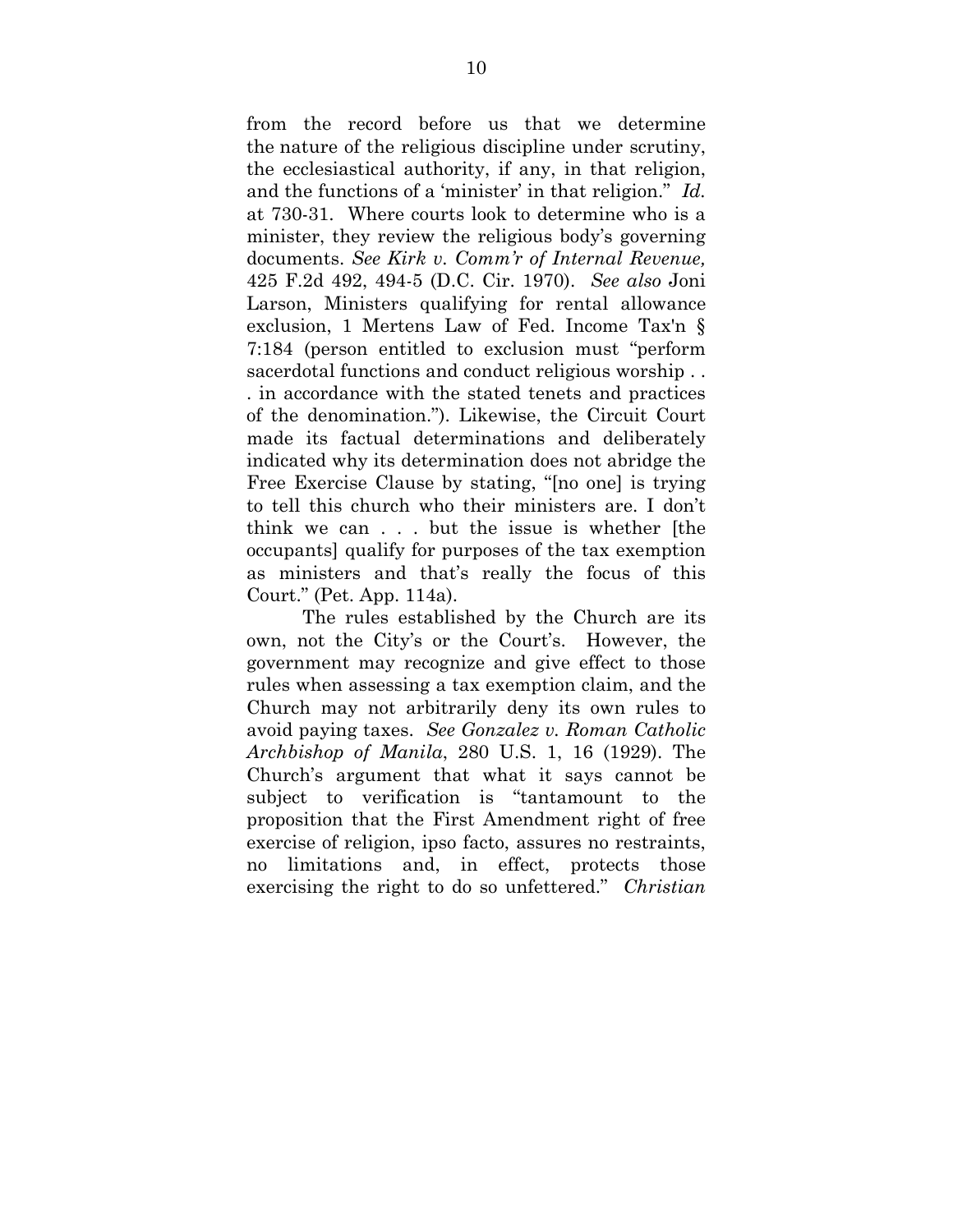*Echoes Nat'l Ministry, Inc. v. United States*, 470 F.2d 849, 856 (1972). The Court of Appeals for the Tenth Circuit could find "no legal authority" supporting such a conclusion almost fifty years ago, *id*., and none has been identified since. And, as this Court reminded us in recent weeks, "no man may be a judge in his own case," consistent with the Due Process clause. *Chrysafis v. Marks*, Case No. 21A8, 2021 WL 3560766 at \*1 (Aug. 22, 2021).

The Circuit Court did not offend the Free Exercise Clause of the First Amendment in its finding, the Supreme Court of Virginia made no error in denying the appeal, and this Court should deny the Petition for *Certiorari*.

**2.** *Fulton* **is inapplicable to this case because the tax exemption statute does not burden the free exercise of religion, and because the statute was applied under the strict construction standard and relevant judicial precedent.** 

NLICC argues in the alternative that this Court should grant *certiorari* in light of its recent ruling in *Fulton v. City of Philadelphia*, 141 S.Ct. 1868 (2021). *Fulton* addressed a restriction in the City of Philadelphia's standard foster care contract that interfered with the religious beliefs and practices of Catholic Social Services ("CSS"), a Catholic-based adoption service. These restrictions prohibited adoption agencies from discriminating on the basis of sexual orientation, a provision which ran afoul of the beliefs of CSS, and "put[] it to the choice of curtailing its mission or approving relationships inconsistent with its beliefs." 141 S.Ct. at 1876. The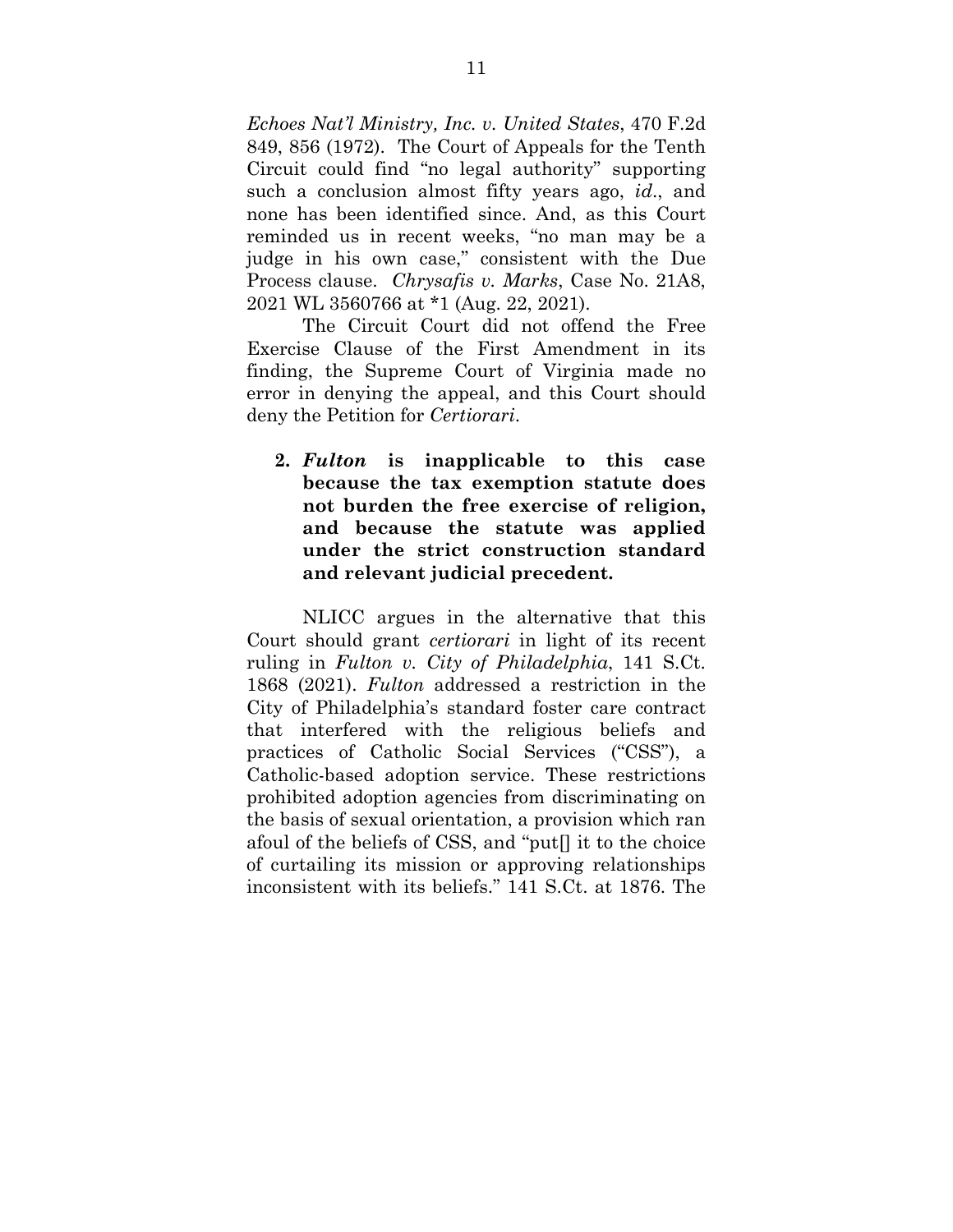only exception to the restriction was in the "sole discretion" of the City's Commissioner of the Department of Human Services. *Id.* at 1878. *Fulton* does not affect this case.

NLICC has not been put to the choice of abandoning or compromising its religious beliefs. Instead, it is required to pay generally-applicable property taxes on real estate it owns – an obligation the Constitution permits and of which NLICC rightfully does not complain. "[T]o the extent that imposition of a generally applicable tax merely decreases the amount of money appellant has to spend on its religious activities, any such burden is not constitutionally significant." *Jimmy Swaggart Ministries v. Board of Equalization of California*, 493 U.S. 378, 391 (1990). The state action in this case – the taxation of real property – does not impose a burden on NLICC's religious exercise, and NLICC could hardly argue that a statute creating a *tax exemption for churches* does so.

In *Fulton*, this Court noted that laws lack general applicability in the context of free exercise of religion claims if a vague "good cause" standard permits the government to grant exemptions on a case by case basis, or if religious conduct is prohibited while similar secular conduct is permitted. 141 S.Ct. at 1877. The Virginia statute at issue here suffers from neither flaw.

 While the Virginia legislature has not provided a definition of "the minister" in the statute, the Supreme Court of Virginia has. In *Cudlipp*, the Supreme Court of Virginia held that to be "the minister," one must have "final" and "full authority" over a congregation. *Cudlipp*, 211 Va. at 713, 180 S.E.2d at 527. This definition establishes the outer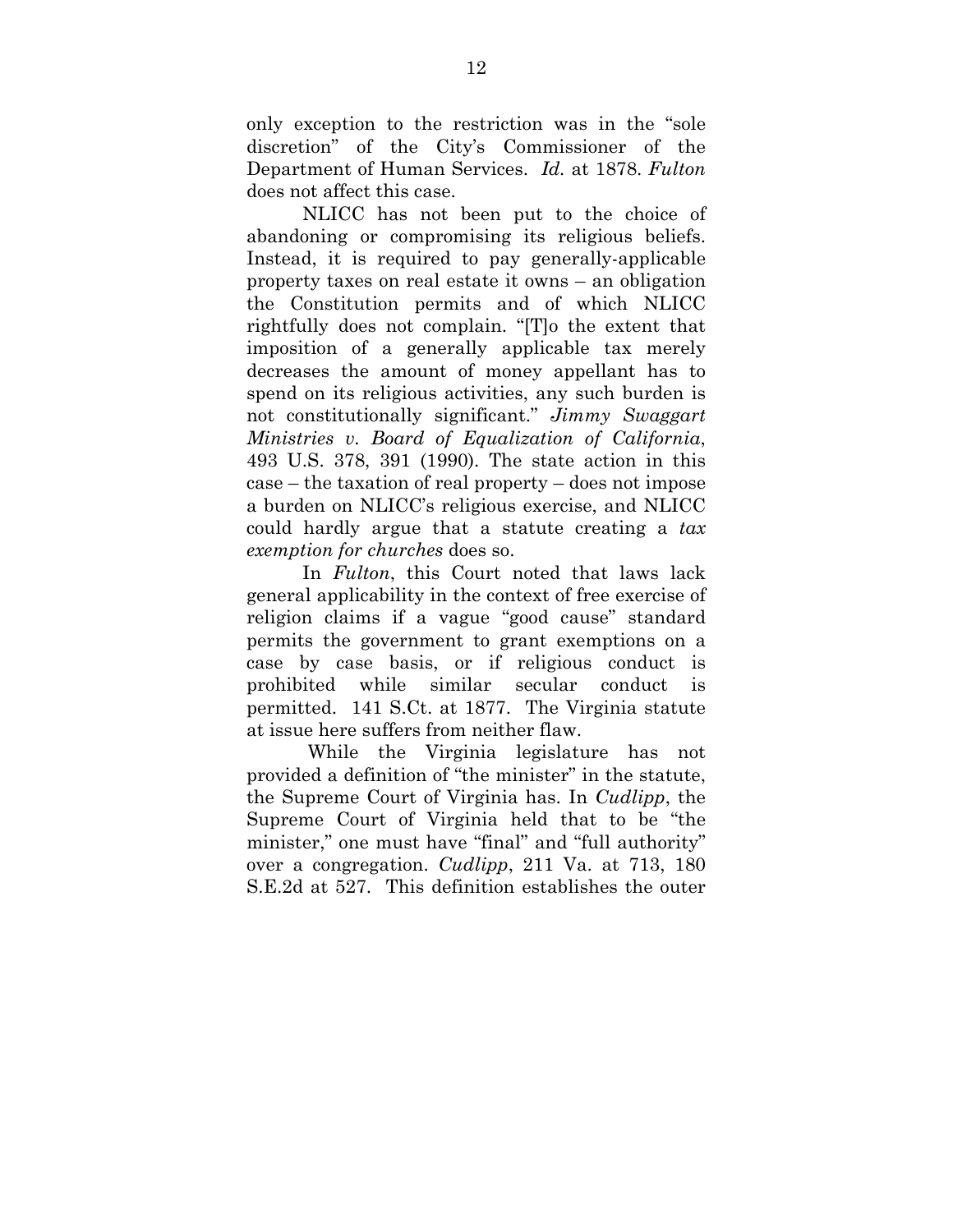parameters for administration of the tax exemption statute. The City and Virginia courts were bound to follow this judicial precedent from the state's highest court, a far cry from the "sole discretion" wielded by the Philadelphia contract administrator.

 The facts and foundation of this case cannot be crammed into a *Fulton*-type analysis, as *Fulton*  dealt with state interference with a religious belief that simply does not exist under these facts. Furthermore, *Fulton* is factually and legally distinct from the facts admitted by the Church and the exemption provided in Virginia Code § 58.1-3606, which does not give "sole discretion" to one person. *See Fulton*, 141 S.Ct. at 1878. Judicially-reviewed fact-finding is very different from sole discretion.

What NLICC wants here is "sole discretion" to self-certify the identity of the person living in the Property, without any judicial review or other oversight. But, the City and Virginia courts are bound by the Virginia Constitution, the state statutes, and the state judiciary's interpretations thereof. None of those violate the United States Constitution, and this Court should deny this Petition.

#### **CONCLUSION**

The First Amendment does not require the City or the courts to accept NLICC's preferred broad interpretation of the tax exemption statute, which would encompass the residence of "any" or "every" minister of the church, as opposed to "the" minister. Instead, the City and the courts could, consistent with the First Amendment, construe the exemption under its plain language and Virginia precedent, to